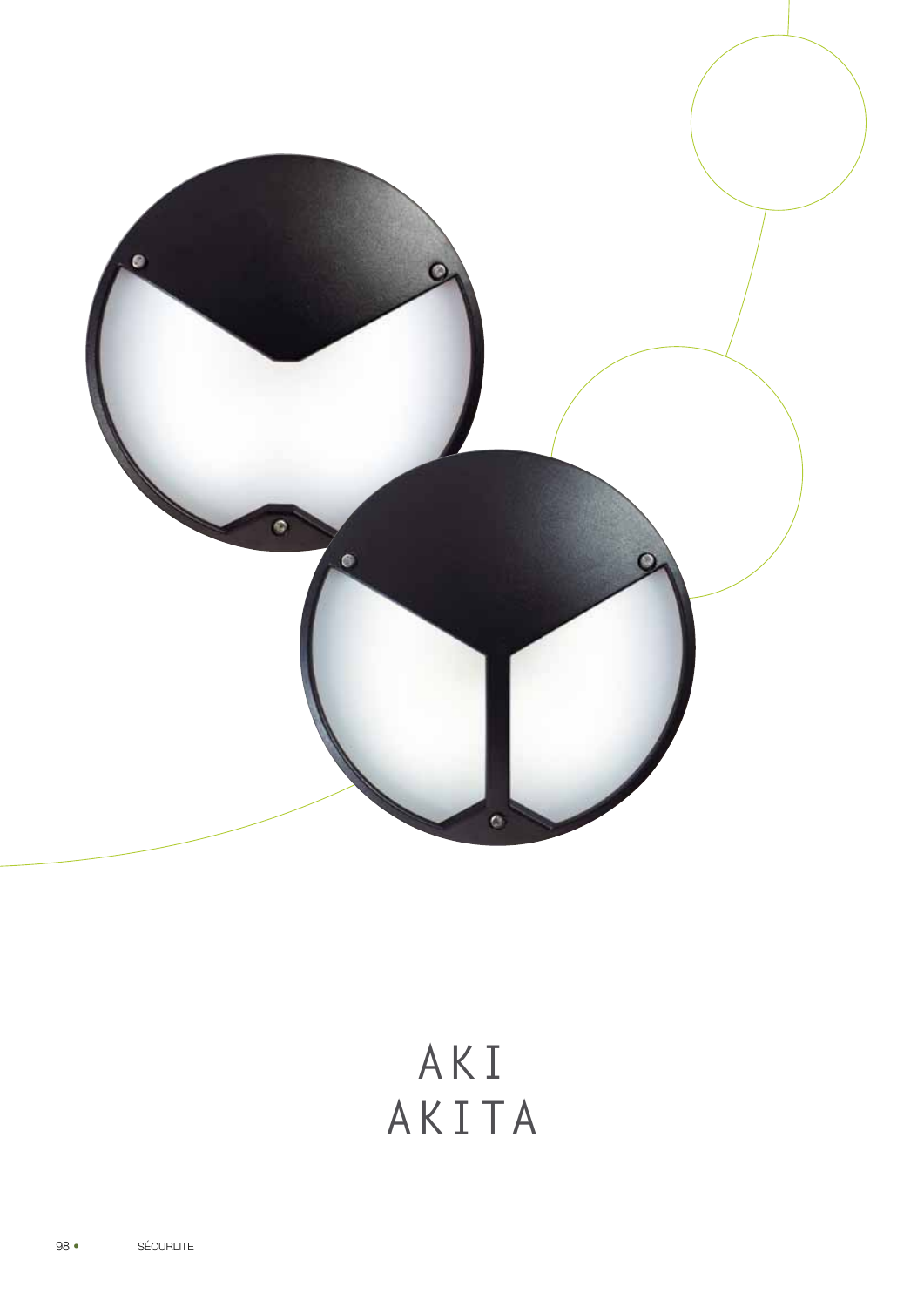

#### Specifications:

- Architectural luminaire resistant to 120 joules
- Die-cast marine grade aluminium base and grille
- Opal polycarbonate diffuser
- Tamperproof stainless steel screws
- Removable gear-tray





Options:

Conventional ballast (switch start) Separate circuit Standard socket head screws

XOHO DESIGN by Xavier Houy

#### LED module:

- $\bullet$  9 x 1.2W LED
- Mounted on aluminium heat dissipation plate
- Average colour temperature: 3800 K / IRC (Ra) > 80
- Constant current 350 mA
- Average service life 50000 hours at 25 °C ambient temperature

#### Easy-Sensor® detection:

- 5.8 GHz microwave detector
- 360° detection range
- Sensitivity adjustable from 20 to 100%
- Daylight sensor: adjustable from 5 to 2000 Lux
- Adjustable timer: 10 seconds to 20 minutes
- Memorisation of settings in case of power failure.
- Maximum load: 500 W (fluorescent and LED), 800 W (incandescent)
- Standby power:  $0.9 W \pm 10\%$
- Operating temperature range: 20 °C to + 70 °C



Motion sensor operation may reduce the life time of fluorescent lamps. Recommended operating time: 20 min (12 min minimum).

### HF ballast ( $EEl = A2$ ):

- Warm cathode HF ballast
- Non dimmable
- Power factor cos phi > 0.95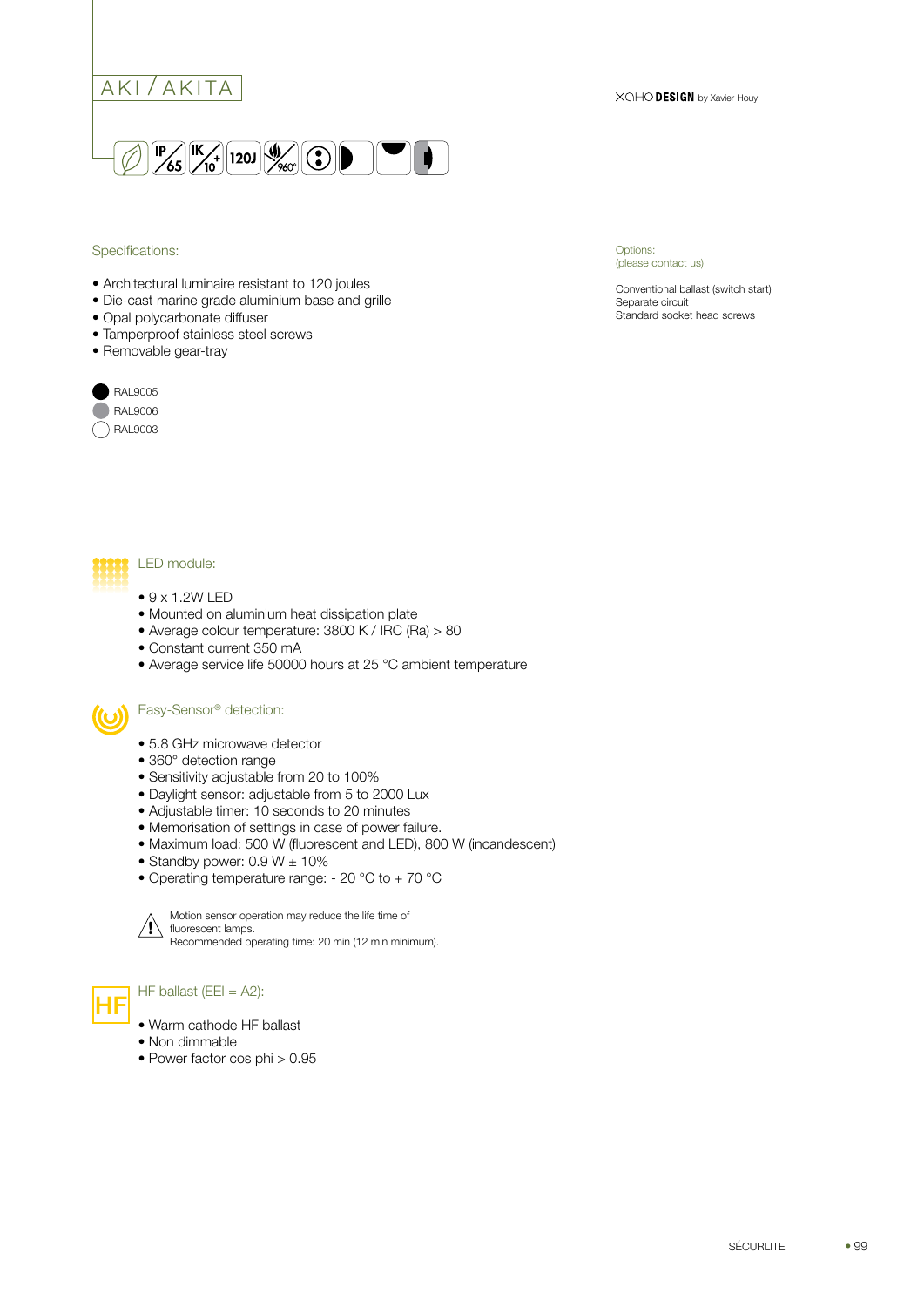







Recess dimensions: ø 280 mm x 70 mm Recess mounting option: add suffix "-LSE" to the product code.

## 220-240 V AC / 50-60 Hz  $\textcircled{\tiny\#}$   $\mathbb{\nabla}$   $\textsf{C}$  RoHS

| <b>LED</b> |                                                                                      |         |         | 220-240 V AC / 50-60 Hz $\bigoplus \overline{\nabla} \textsf{CE}$ RoHS |            |  |
|------------|--------------------------------------------------------------------------------------|---------|---------|------------------------------------------------------------------------|------------|--|
|            | LAMP                                                                                 | Wattage |         |                                                                        |            |  |
|            | LED 9 x 1,2 W 350 mA                                                                 | 13 W    | LR1102  | LR1102-C02                                                             | LR1102-C03 |  |
| $\equiv$   | LED $9 \times 1,2 \text{ W } 350 \text{ mA}$<br>+ Easy-Sensor <sup>®</sup> detection | 14 W    | I R1104 | LR1104-C02                                                             | LR1104-C03 |  |

#### FLUORESCENCE (HF)

## 220-240 V AC / 50-60 Hz  $\bigoplus \nabla C$  C RoHS

|   | LAMP                           |                    |            |                |                |
|---|--------------------------------|--------------------|------------|----------------|----------------|
|   | $2 \times 9$ W TC-SE           | 2G7                | LR3202-BHF | R3202-BHF-C02  | LR3202-BHF-C03 |
| Þ | $1 \times 18$ W TC-DE $(1)$    | $G24q-2$           | LR3210-BHF | LR3210-BHF-C02 | LR3210-BHF-C03 |
|   | $1 \times 16$ W TC-DD $(1)(2)$ | GR <sub>10</sub> q | LR3206-BHF | LR3206-BHF-C02 | LR3206-BHF-C03 |
|   | $1 \times 21$ W TC-DD(2)       | GR <sub>10</sub> q | LR3208-BHF | R3208-BHF-C02  | LR3208-BHF-C03 |

(1) EEI = A3 (2) cos phi 0.60

Tamperproof tool see pages 204-205.